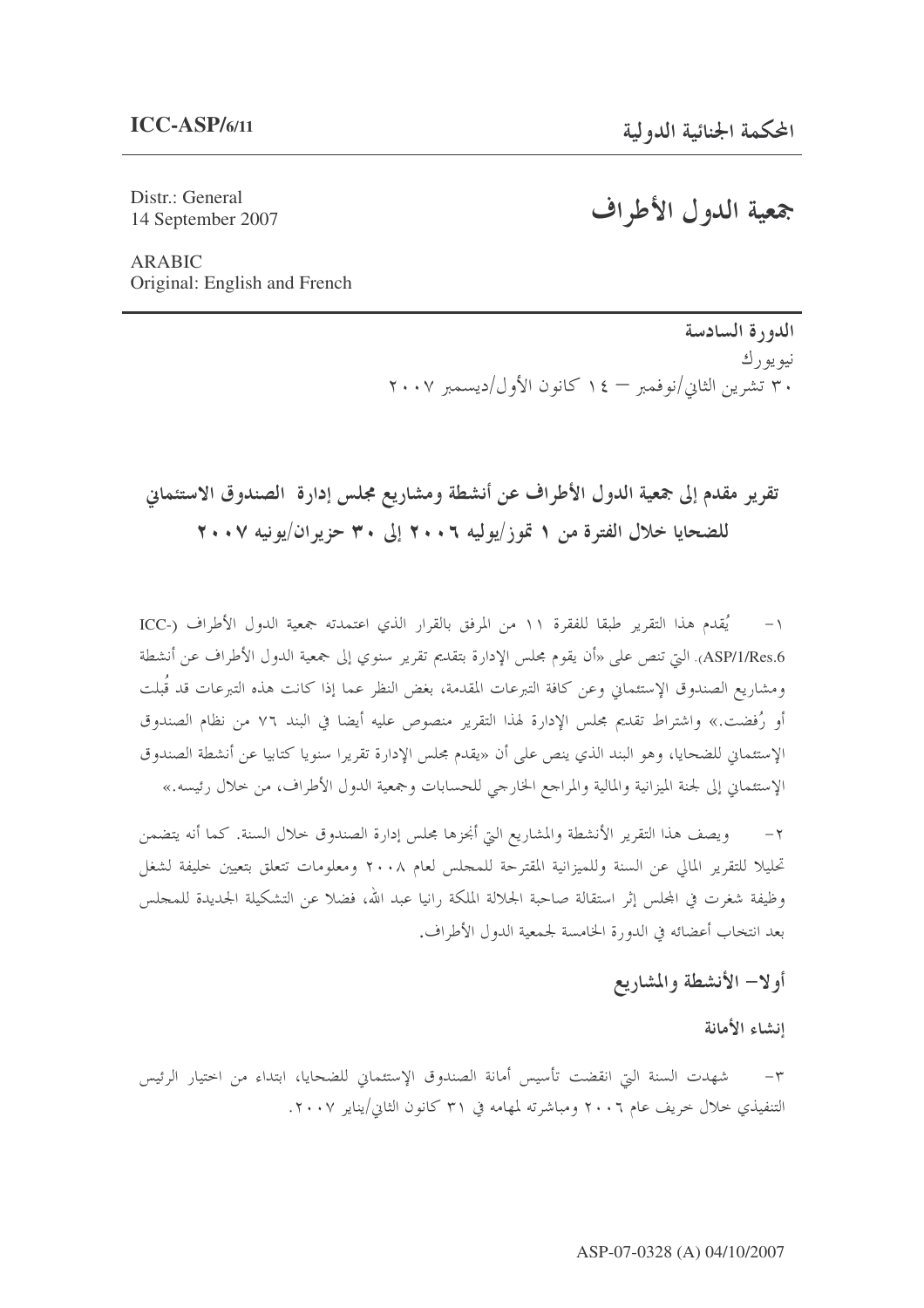#### أنشطة الأمانة

استنادا إلى الأولويات والمبادئ التوجيهية التي وضعها مجلس الإدارة، انصرفت همة الإدارة أولا إلى وضع  $-\,\xi$ الصيغة النهائية للبيانات المتعلقة بالوظائف الواحب شغلها وإحالة تلك البيانات في أقرب وقت ممكن إلى قسم الموارد البشرية التابع للمحكمة من أحل تصنيفها والإعلان عنها.

أما الأولوية الثانية بالنسبة للأمانة، فتتمثلت في وضع إطار برنامجي وإطار مالي وافقت عليهما الإدارة في  $-\circ$ شهر حزيران/ يونيه. وهذان المستندان يحددان معايير قبول المشاريع من جهة ثم التبرعات من جهة أخرى.

أما مجال التركيز الثالث في عمل الأمانة فتمثل في التحديد الدقيق للمجالات الممكن أن يتدخل فيها  $-7$ الصندوق في جمهورية الكونغو الديمقراطية وفي أوغندا، مما سمح كذلك بإقامة علاقات مع عدد من الشركاء المحليين والدوليين العاملين حاليا في هاتين المنطقتين أو المنتظر انخراطهم في العمل هناك. وهذا سمح للصندوق بوضع ٣٦ مشروعًا بالاشتراك مع شركائه في كلِّ من جمهورية الكونغو الديمقراطية وأوغندا وقد حضعت هذه المشاريع لدراسة أولية من حانب مجلس الإدارة في حزيران/ يونيه ٢٠٠٧ ثم وضعت الصيغة النهائية لها فانطلقت بالتدريج مع توظيف أفراد حدد في الأمانة.

ومجال التركيز الرابع تمثل في تعزيز الروابط بين الصندوق وبين شركائه وبخاصة الدول الأطراف أو  $-\vee$ الدول التي لم تصادق حتى الآن على نظام روما الأساسي ولكنها أعربت عن الاهتمام بهذا النظام أو بأنشطة الصندوق. ولهذا الغرض عُقدت احتماعات متعددة الأطراف مع أصدقاء المحكمة في لاهاي ونيويورك. وأعقبت تلك الاجتماعات مناقشات ثنائية مع دول أطراف عديدة. كما أن الأمانة من جهتها، أجرت مشاورات مع العديد من المنظمات غير الحكومية أو اتحادات المنظمات غير الحكومية في كل من لاهاي وباريس ولندن ونيويورك، وكذلك في أوغندا وفي جمهورية الكونغو الديمقراطية. وحرت اتصالات برابطات خاصة متنوعة وأجهزة تعني بالشؤون الإنسانية بينت أن بوسعها دعم أنشطة الصندوق في المستقبل. وأخيرا، وسعيا لتيسير تطوير هذه العلاقات الداعمة للصندوق فضلا عن تمكينه من أداء ولايته باعتباره المتكلم باسم الضحايا، وضعت استراتيجية للاتصال تمثلت في إعادة صياغة صفحة الصندوق على شبكة الإنترنت بصورة حذرية، والإنتاج المنتظم لمواد التوعية الموجهة إلى شركاء الصندوق. ومن المنتظر أن تنتهي هذه العملية بانتهاء سنة ٢٠٠٧.

### أنشطة مجلس الإدارة الرامية إلى جمع التبرعات

طبقا للفقرة ٤ من القرارA ICC-ASP/4/Res.3 والفقرات ٨ و ٩ و ١٠ و ١١ من مرفق القرار -ICC  $-\lambda$ ASP/1/Res.6 ونظام الصندوق الإستئماني للضحايا، وإصل أعضاء المحلس جهودهم الرامية إلى تأمين التبرعات لفائدة الصندوق الإستئماني للضحايا.

### أنشطة الأمانة الأخرى الرامية إلى جمع التبرعات.

سعت الأمانة جاهدة، خلال المرحلة الأولى من أنشطتها، لتحديد وإنشاء إطار مالي يسمح لها بأن  $-9$ تراقب على نحو أفضل المصادر التي تأتي منها الأموال التي يتلقاها الصندوق وذلك من حلال الاستعانة بالموارد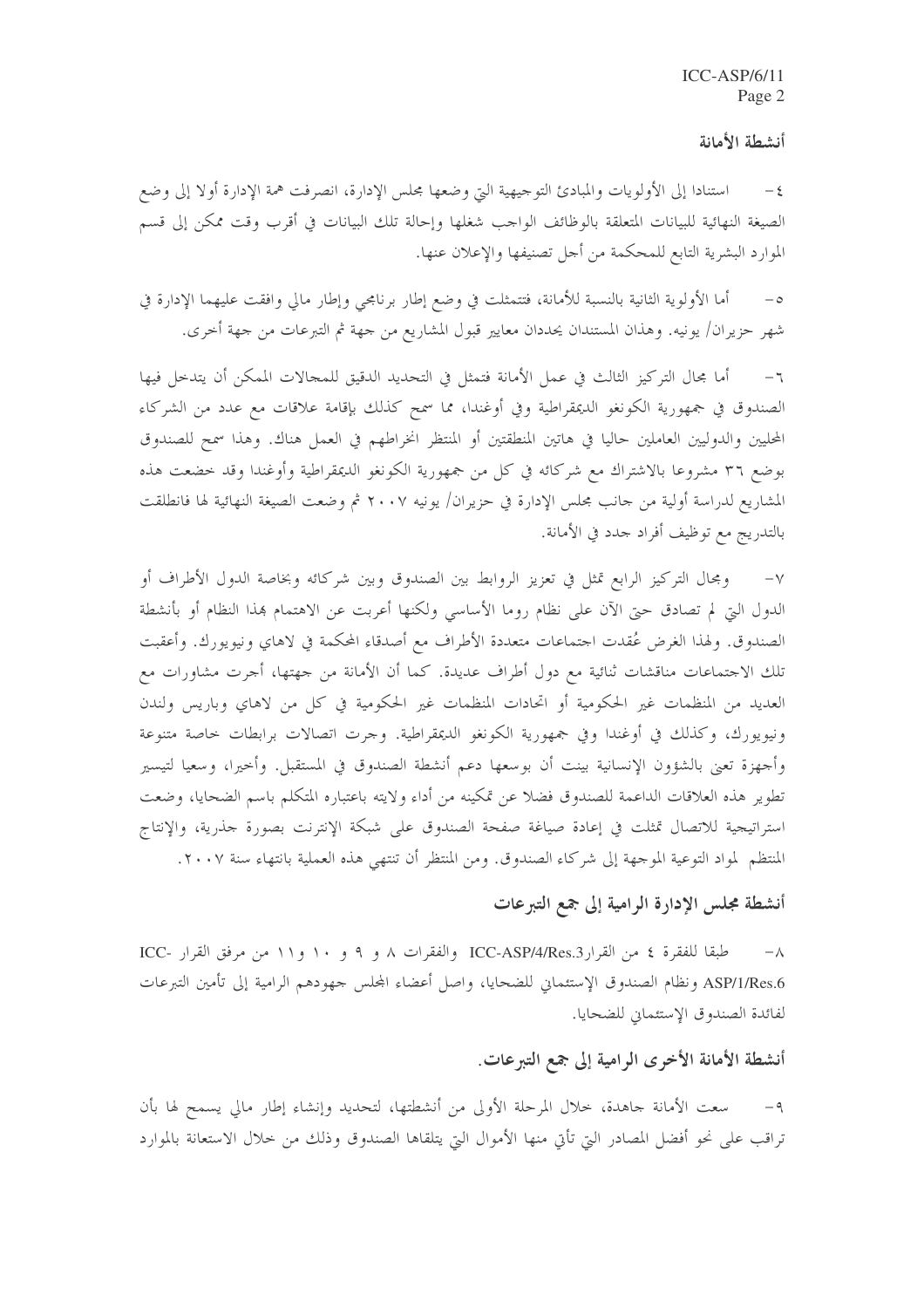المحوسبة المتاحة للمحكمة وللمراقب المالي وبلورة آليات تسمح بتقديم تقارير إلى الدول الأطراف وفقا للمعايير التي وضغت، وخاصة في عام ٢٠٠٦.

١٠- وحالما أنشئت هذه الآليات، انكب الصندوق على وضع استراتيجية لجمع التبرعات، تقوم على أساس احتياجات الضحايا بالمناطق التي يسمح فيها للصندوق بالتدحل. وعلى هذا الأساس وضعت خطة عمل تغطي السنوات القادمة الثلاث وتعتمد على تمويل متعدد المصادر تكفله الدول والرابطات والمنظمات الخيرية فضلا عن التبرعات التي يقدمها الأفراد العاديون.

وأثناء المشاورات التي دارت حول طرائق جمع الأموال، رأى مجلس الإدارة ضرورة اقتراح تعديل على  $-11$ البند ٢٧ من نظام الصندوق بما يسمح لكل من مجلس الإدارة والأمانة بالتماس أموال الغاية منها تلبية احتياحات محددة وعاجلة لبعض الفئات من الضحايا. ويرد التعديل المقترح في المرفق باء من هذه الوثيقة.

وفي الظرف الراهن، بدأت منذ عهد قريب الحملة الرامية إلى جمع التبرعات، وقد تخللها تنظيم عدد  $-15$ متزايد من اللقاءات مع ممثلي الدول والرابطات وغير ذلك من الكيانات وتنظيم حملة توعوية (من حلال شبكة الإنترنت والمقابلات الثنائية أو المتعددة الأطراف).

> وترد في المرفق ألف من هذا التقرير قائمة بالجهات المتبرعة.  $-15$

## الاجتماع السنوي الثالث لأعضاء مجلس الإدارة

عقد أعضاء مجلس الإدارة الاحتماع السنوي الثالث يومي ٥ و ٦ تشرين الثاني/نوفمبر ٢٠٠٦، في  $-15$ مدينة لاهاي (هولندا). وقد حضر هذا الاحتماع جميع أعضاء المحلس وهم: السيدة سيمون فايل، وزيرة سابقة، رئيسة مجلس الإدارة، السيد تاديوس مازوفيسكي، والسيد أرثر ن.ر.روبنسن، والأسقف ديسموند توتو.

وفي اليوم الأول من الاجتماع الذي عقد، قدم حبير عرضا بحضور أعضاء المحلس تناول فيه احتياجات  $-10$ الضحايا في دارفور وفي جمهورية الكونغو الديمقراطية وفي أوغندا كما تناول الأنشطة الجارية في مجال المساعدة الإنسانية. وأكد أعضاء المجلس بالإجماع على ضروروة توحى فمج استباقى حين يرى المجلس حدوى لتوفير وسائل التأهيل البدن أو النفسي أو المساعدة المادية لضحايا الجرائم الداخلة في اختصاص المحكمة. واتفقوا، من ناحية أخرى، على إيلاء الأولوية للمشاريع التي تتصدى لأضعف فئات الضحايا والمهمشين وهي المشاريع التي تكون مرآة للدور الذي يضطلع به الصندوق لفائدة الضحايا.

بالإضافة إلى ذلك، بحثوا حلال هذين اليومين، المسائل المالية والمتعلقة بالميزانية وكذلك المسائل المرتبطة  $-17$ بجمع الأموال والتبرعات. وفيما يتعلق بإحداث أمانة للصندوق وبالأنشطة والمشاريع خلال عام ٢٠٠٧، قرر أعضاء مجلس الإدارة الطلب إلى الأمانة أن تقترح إعلانا بأهداف الصندوق وأنشطته بالنسبة لجميع الحالات التي يمكن أن يتدخل فيها وأن تضع قائمة بالمعايير التي يقبل بموجبها مجلس الإدارة التبرعات أو يرفضها.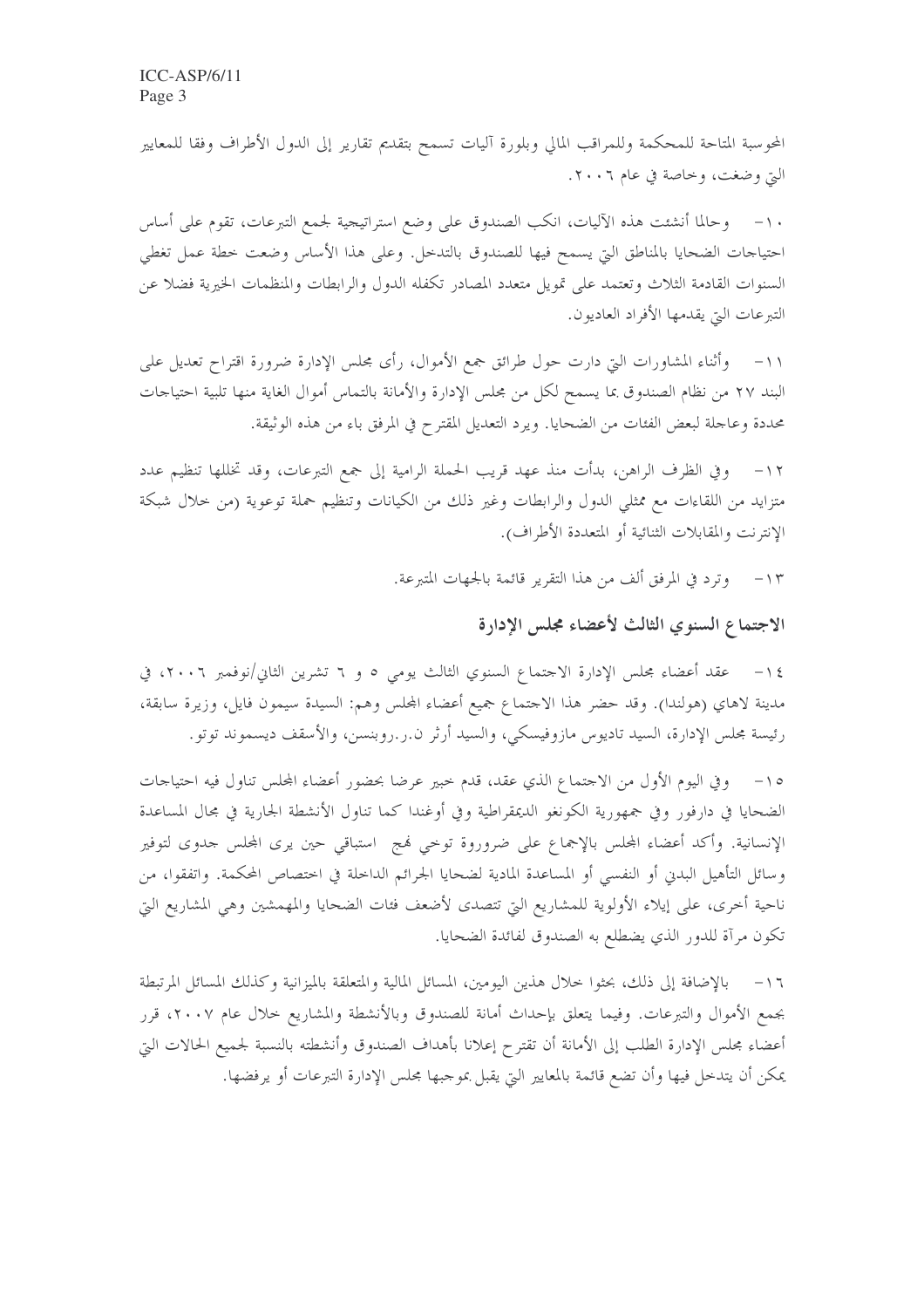#### المساعدة المقدمة من قلم المكمة

وفقا للفقرة ٥ من المرفق بالقرار ICC-ASP/1/Res.6، والفقرة ٩١ من الميزانية المكرسة للفترة المالية  $-1V$ الأولى للمحكمة (CC-ASP/1/3) والفقرات ٢٩٤ و ٢٩٠ و ٢٩٢ من الميزانية البرنامجية لعام ٢٠٠٤-ICC) (ASP/2/10 والفقرة ٥١ ، من الميزانية البرنامجية لعام ٢٠٠٥ (ICC-ASP/3/25) واصل المسجل تقديم المساعدة الإدارية بغية تأمين السير السليم لعمل الصندوق الاستئماني للضحايا.

١٨– وقدمت هذه المساعدة، من جهات تشمل قسم مشاركة وتعويض الضحايا، أساسا في إطار تنظيم الاجتماع السنوي الثالث لمحلس الإدارة وخلال العملية الانتقالية لبدء تشغيل أمانة الصندوق، وقدمت كذلك من طرف أقسام الميزانية والمالية، والموراد البشرية، وتكنولوجيا المعلومات والاتصال.

١٩- وقدم قلم المحكمة دعما بالغ الأهمية لمجلس الإدارة وخاصة أثناء الفترة الانتقالية التي سبقت تأسيس الأمانة لاسيما أثناء تعيين مديرها التنفيذي في كانون الثاني/ يناير ٢٠٠٧. وحيث بدأ تشغيل الأمانة بالفعل من الأهمية بمكان أن يبرهن هذا لكيان الجديد على الاستقلالية التي ترغب فيها الدول الأطراف بالنسبة للصندوق. وفي هذا السياق يقترح إدخال تعديل على المادة ١٩ من نظام الصندوق على النحو الذي يجعل ممارسة الصندوق لدوره الاستشاري يبدو أمرا متوقعا بدلا منه التزاما. ويرد المقترح المتعلق بالتعدبل في المرفق باء من هذه الوثيقة.

ثانيا– التقرير المالي

### حالة التبرعات

٢٠ – وفقا للفقرة ١١ من المرفق بالقرار ٦ (ICC-ASP/1/3) التي تشترط ضرورة إبلاغ جميع الدول الأطراف كلِّ سنة "بجميع التبرعات بغض النظر عما إذا كانت هذه التبرعات قد قبلت أو رفضت" ترد قائمة بالتبرعات في هذا التقرير (المرفق ألف).

وتشمل هذه القائمة التبرعات الواردة من الدول ومن شتى المؤسسات الدولية والوطنية ومن القضاة  $-\tau$ ومن موظفي المحكمة ومن الأفراد.

٢٢- وبقى الحسابان المصرفيان للصندوق الاستئماني للضحايا الموجود أحدهما في الولايات المتحدة الأمريكية والآخر في هولندا مفتوحين أثناء الفترة الممتدة من ١ تموز/ يوليه ٢٠٠٦ إلى ٣٠ حزيران/ يونيه ٢٠٠٧. ولغاية ٣٠ حزيران/ يونيه ٢٠٠٧، تمثل الرصيدان الموجودان في هذين الحسابين، على التوالي، في ٢٩,١٩٩ ١٨ دولار من دولارات الولايات المتحدة '' و ٢٩١,٩٢ يورو (بالإضافة إلى وديعة لم يحل أجل استحقاقها مقدارها . ٢٠٠٠ . ٢٠٠ ٢). وبلغ الرصيد الإجمالي ٢٩,٣١ . ٢١٢ ٢ في ٣٠ حزيران/ يونيه ٢٠٠٧.

<sup>(</sup>۱) (أي ١٣ ٧٨٧,٣٦ يورو على أساس سعر صرف معمول به في ١ تموز/ يوليه ٢٠٠٧ مـــساو لـــــــ ١,٣٣١٣٥ دولار لکل یورو)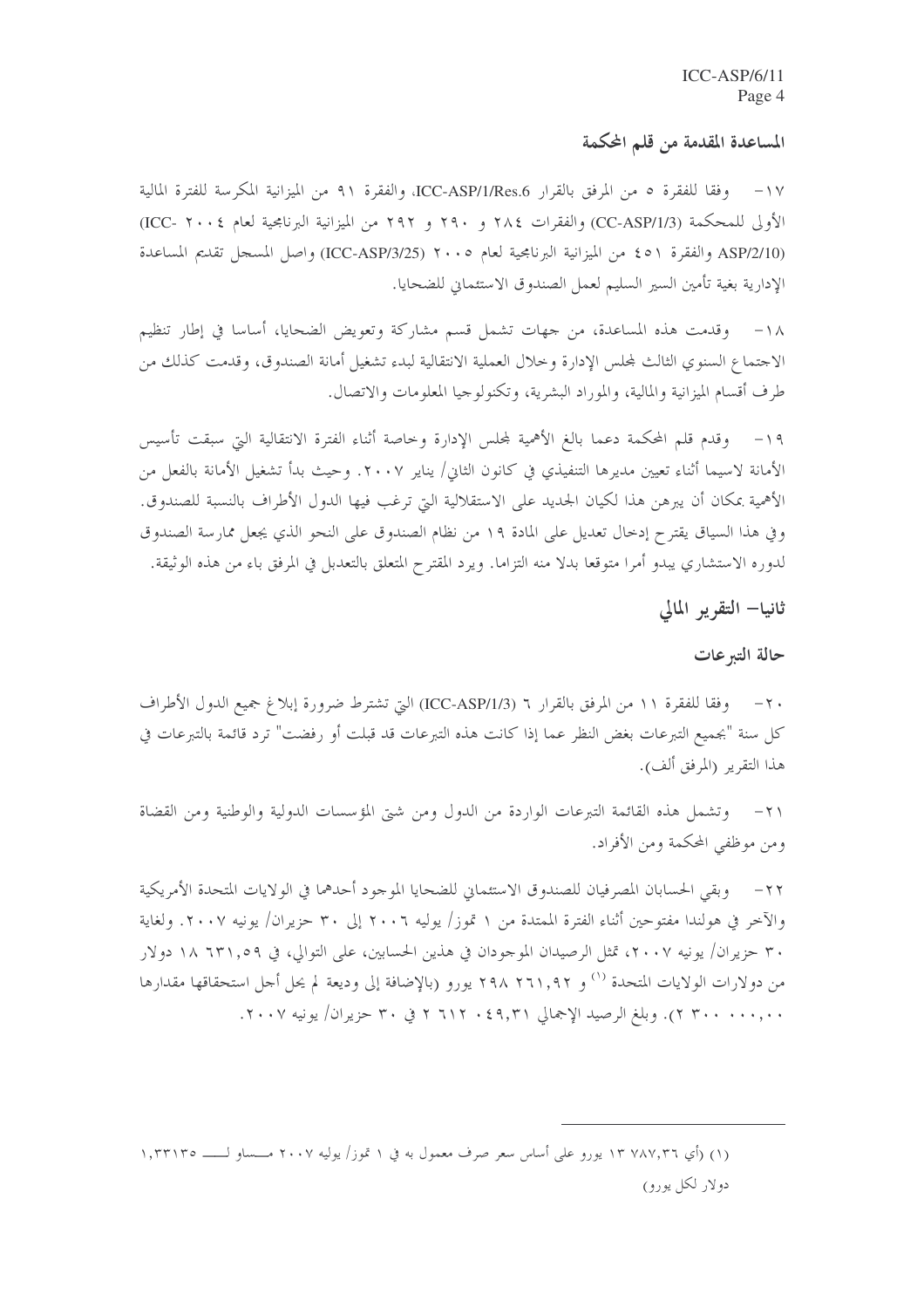٢٣ – ويرغب أعضاء المحلس في التعبير عن امتنافهم للتبرعات المقدمة أثناء الفترة المشمولة بمذا التقرير السنوي وهم يشجعون بقوة الدول الأطراف على مواصلة تقديم التبرعات لفائدة الصندوق الإستئماني. إذ إن هذه التبرعات تتسم بكبير الأهمية خاصة وأنها تتزامن مع مرحلة انطلاق أنشطة الدعم للضحايا في أوغندا وفي جمهورية الكونغو الديمقراطية وفي جمهورية إفريقيا الوسطى عما قريب.

#### المراجعة الخارجية للحسابات

٢٤ – عملا بالقرار ICC-ASP/3/Res.7 ، المؤرخ ٦ تموز/ يولييه ٢٠٠٥، عينت رئيسة مجلس الإدارة المكتب الوطني لمراجعة الحسابات في المملكة المتحدة للقيام بمراجعة حارجية للحسابات عن السنة المنتهية في ٣١ كانون الأول/ ديسمبر ٢٠٠٥. وحظى هذا القرار بموافقة سائر الأعضاء في الاحتماع السنوي الثاني للمحلس. وبموجب رسالة مؤرخة ٢٦ كانون الأول/ ديسمبر ٢٠٠٥، أبلغت رئيسة المجلس المكتب الوطني لمراجعة الحسابات في المملكة المتحدة بقرارها تكليفه بإجراء المراجعة الخارجية للحسابات عن السنتين ٢٠٠٥ و ٢٠٠٦.

وفي ٢٥ تموز يوليه ٢٠٠٦، قدم المكتب الوطني لمراجعة الحسابات إلى مجلس إدارة الصندوق الإستئماني للضحايا تقرير مراجع الحسابات الذي تضمن البيانات المالية الخاصة بالصندوق الإستئماني للضحايا عن الفترة المنتهية في ٣١ كانون الأول/ ديسمبر ٢٠٠٥ (الوثيقة ICC-ASP/5/3 المعنونة «البيانات المالية المتعلقة بالصندوق الإستئماني للضحايا للفترة من ١ كانون الثاني/ يناير إلى ٣١ كانون الأول/ ديسمبر ٢٠٠٥.»)

وتفيد الفقرة ٢ من التقرير، بأن مراجعة الحسابات لم تكشف عن أي شذوذ أو خطإ جسيم فيما يتعلق  $-77$ بدقة وكمال وصحة البيانات المالية بوجه عام وبالتالي فإن المحلس الوطني لمراجعة الحسابات أصدر«رأيا متعلقا بمراجعة الحسابات لا ينم عن أي تحفظ فيما يخص البيانات المالية للصندوق عن السنة المالية المنتهية في ٣١ كانون الأول/ ديسمبر ٢٠٠٥»

٢٧– ومن بين التوصيات الرئيسية التي تقدم بما المجلس الوطني لمراجعة الحسابات تجدر الإشارة إلى الفقرة ٥ من التقرير التي تنص على ضرورة أن يتوفر للصندوق الإستئماني «المستوى الملائم من المراقبة الداخلية للإيرادات المتأتية من التبرعات وأن يكون لهذه الإيرادات سندها الصحيح وتكون هوية الجهات المتبرعة محددة بوضوح.»

ويتضمن التقرير، في الفقرة ١٠ منه، توصية واحدة صادرة عن المحلس الوطني لمراجعة الحسابات نصها  $-\tau \wedge$ كالآتي:

«التوصية ١:

نوصى بإبقاء الاستثمارات النقدية قيد الاستعراض المنتظم وبالإدارة الناجعة للمخاطر الاستثمارية»

٢٩ – و في هذا السياق، تجدر الإشارة إلى أن قلم المحكمة يمارس، من حلال قسم الميزانية، وفي إطار ما يقدمه من مساعدة إلى مجلس الإدارة، مراقبة منتظمة على ما يستثمر من إيرادات الصندوق ويتقدم عند الاقتضاء، بالتوصيات فيما يخص بالذات فرص استثمار أمواله في حسابات عالية العائد.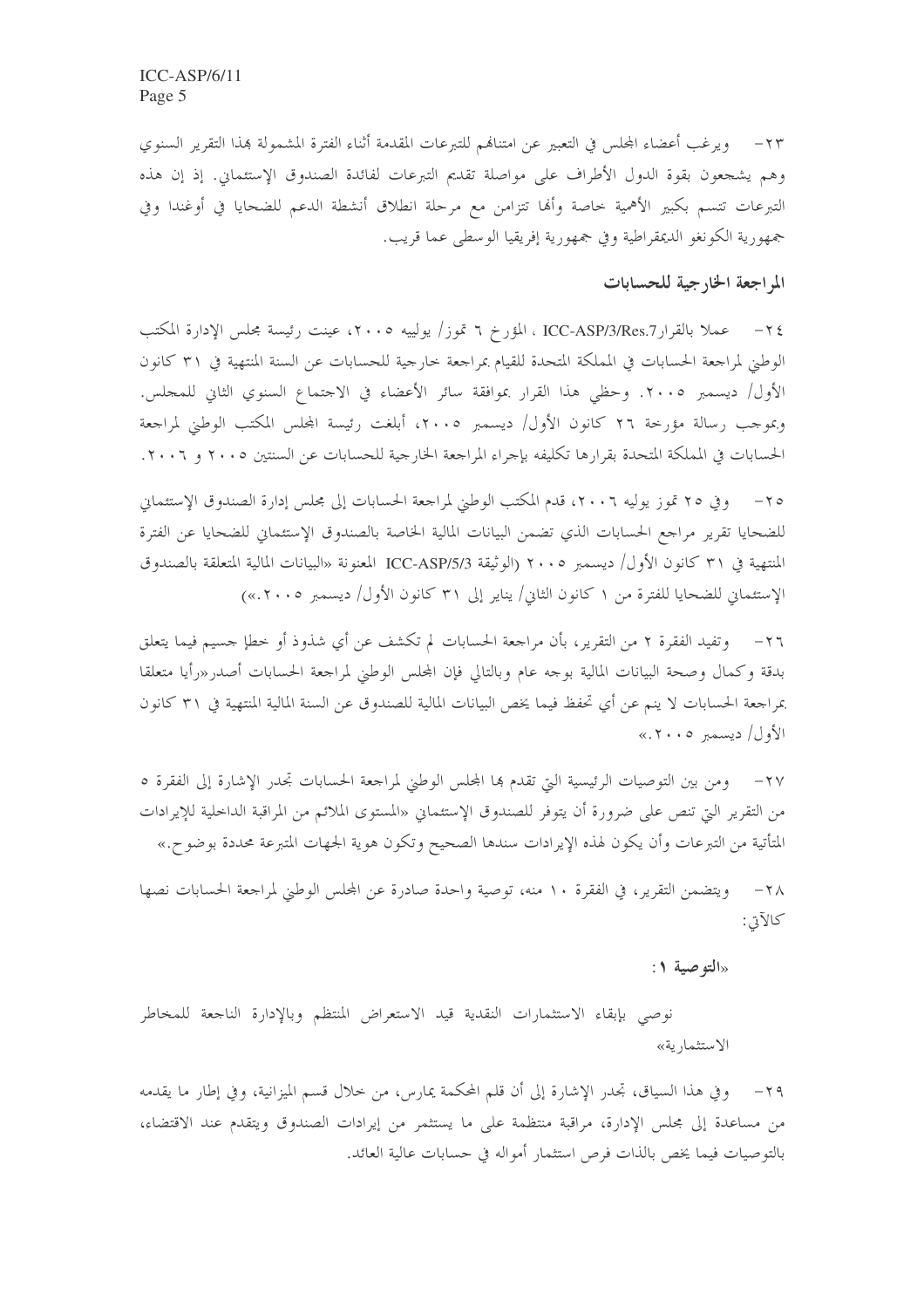٣٠- وخلال اجتماعه السنوي الثالث، المعقودة يومي ٥ و ٦ تشرين الثاني/ نوفمبر ٢٠٠٦، كلف مجلس إدارة الصندوق الإستثماني المكتب الوطني لمراجعة الحسابات بأن يباشر المراجعة الخارجية لحسابات الصندوق عن السنوات من ٢٠٠٧ إلى ٢٠١١.

## ثالثا– مشروع الميزانية لعام ٢٠٠٨

عملا بالفقرة ٣ من القرار ICC-ASP/4/Res.3، أعد مجلس الإدارة مشروع الميزانية لعام ٢٠٠٨ لأمانة  $-\tau$ الصندوق الإستئماني للضحايا الذي أنشئ عملا بالقرار ICC-ASP/3/Res.7 . ويعرض مشروع الميزانية كل سنة على جمعية الدول الأطراف للموافقة عليه وذلك وفقا للفقرة ٦ من مرفق القرار ICC-ASP/1/Res.6.

وفي عام ٢٠٠٨، يصبح الصندوق الإستئماني عاملاً بشكل كامل، وخاصة في البلدان التي تنفذ فيها أو  $-\tau\tau$ ينتظر أن تنفذ فيها مشاريع لفائدة الضحايا. ولهذا السبب ترتئي الميزانية المقترحة لعام ٢٠٠٨ زيادة في التكاليف المتعلقة بالموظفين وبالأسفار وهذان الاعتمادان حاسمان لأفمما يسمحان بإنجاز المشاريع على نحو كفء وبالمتابعة من خلال الوجود الفعلي بجانب الضحايا. وهذه الزيادات، رغم تواضعها، تسمح بتوفير دعم تقني لشركائنا في الميدان، وتأمين تنسيق أفضل للأنشطة، وبالمتابعة عن كثب على المستويين المالي والمادي لإنحاز المشاريع.

٣٣– وفيما يخص الموظفين، يعكس التغيير الرئيسي المقترح مقارنة بالهيكل المتوحى أصلا للأمانة رغبة مجلس الإدارة ورغبة العديد من مجموعات الضحايا في التأكيد على الوحود في الميدان. وفي هذا الصدد يقترح أن تنقل الاعتمادات التي كانت مطلوبة سابقا لوظيفة مساعد قانوين برتبة ف−٢ إلى الوظيفة برتبة ف−٣ التي يشغلها موظف مكلف بالبرامج موجود حاليا في كامبالا (أوغندا) من حيث أن نشاطه سيغطى المنطقة بأسرها. وسيتم السعي، بشكل منفصل، للحصول على تمويل للوظيفة برتبة ف-٢ من حلال إعارة موظف إداري من دولة من الدول الأطراف إن أمكن.

٣٤- وسيساعد شاغلي هاتين الوظيفتين موظفون مؤقتون مهمتهم الأساسية توفير ما يلزم على المستويين اللوجيستي والإداري لإرساء أركان الصندوق الإستئماني في لاهاي وفي الميدان، خاصة على صعيد نظم التقييم والمتابعة، وذلك بما يتفق مع الطلبات الواردة في التقرير والتي أبدهما الدول الأطراف وكذلك للوفاء بالاحتياحات التشغيلية للأمانة.

رابعا— وظيفة تركتها شاغرة صاحبة الجلالة الملكة رانيا عبد الله، العضو السابق لمجلس إدارة الصندوق الإستئماني للضحايا، وانتخاب أعضاء مجلس الإدارة للفترة ٢٠٠٦-٩٠٠٩

٣٥- عملا بأحكام الفقرة ١ من القرار ICC-ASP/1/Res.6، ينتخب أعضاء مجلس الإدارة لمدة ٣ سنوات مع إمكانية إعادة انتخابهم مرة واحدة. وفي حلسته الخامسة عشرة، المعقودة في ١٦ أيار/ مايو ٢٠٠٦، وعملا بالقرار ICC-ASP/1/Res.7، المتعلق بإجراءات تعيين المرشحين للانتخابات وانتخاب أعضاء مجلس إدارة الصندوق الإستئماني، قرر مكتب جمعية الدول الأطراف أن تبدأ فترة تقديم الترشيحات للانتخاب الثاني لأعضاء مجلس الإدارة في ٥ حزيران/ يونيه وتنتهي في ٢٧ آب/ أغسطس ٢٠٠٦.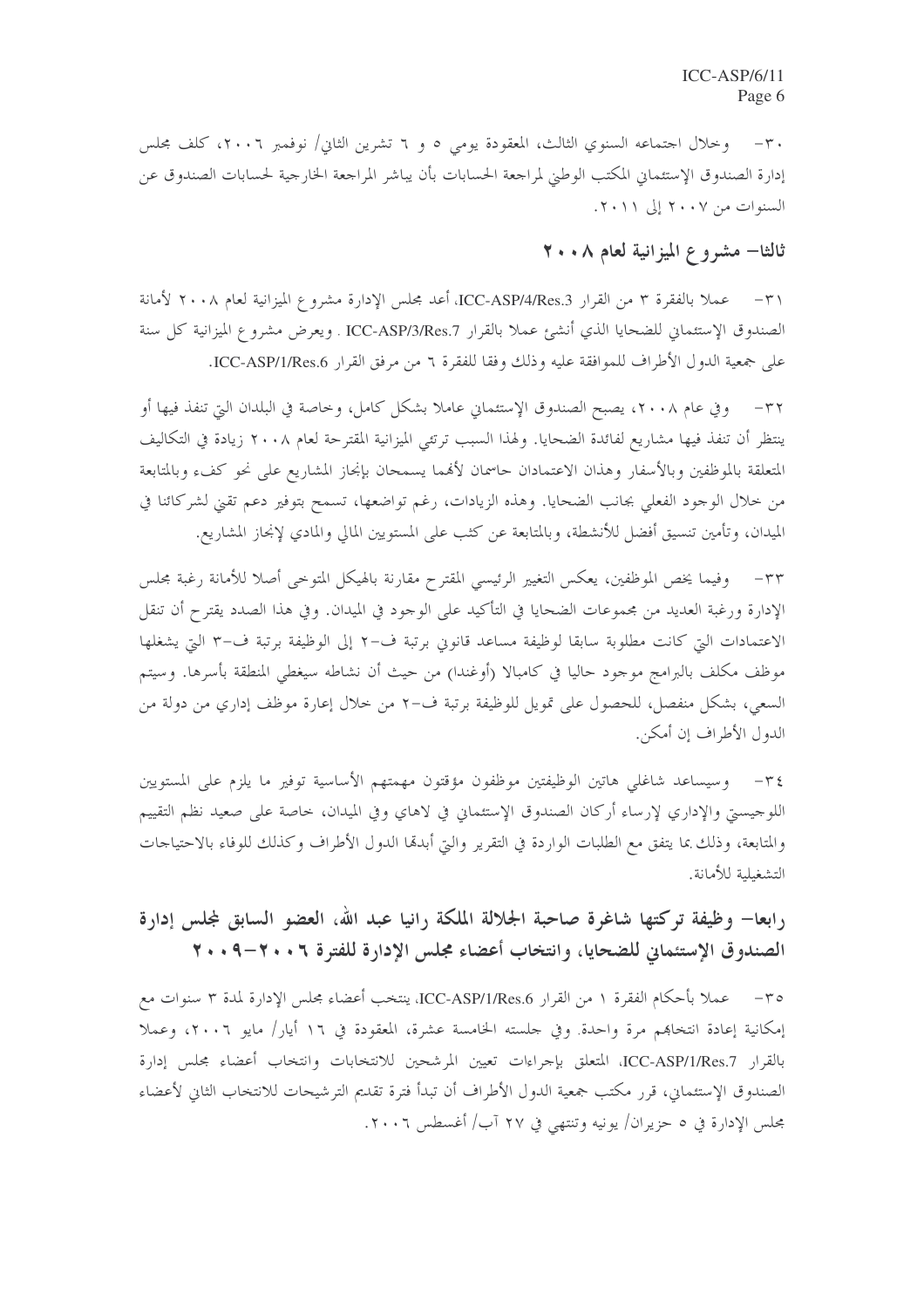٣٦- وفي آب/ أغسطس ٢٠٠٦، قدمت صاحبة الجلالة الملكة رانيا عبد الله استقالتها من عضوية المجلس، بصفتها ممثلة لمجموعة دول آسيا.

وبالنظر إلى أن الشروط الواجب استيفاؤها لتقديم مرشح لانتخاب أعضاء مجلس الإدارة لم تستوف حبيّ  $-\mathsf{r} \vee$ هَاية الفترة المحددة، قام مكتب الجمعية، وفقا للفقرة ٤ من القرار ICC-ASP/1/Res.7، بالتمديد لغاية ١٩ تشرين الثان/ نوفمبر ٢٠٠٦ في فترة تقديم الترشيحات. هذا، و لم يقدم بحلول ذلك التاريخ أي ترشيح من مجموعة دول آسيا.

وانتخبت الجمعية، في جلستها السادسة من الدورة الخامسة، المعقودة في ٣٠ تشرين الثاني/ نوفمبر  $-\tau \wedge$ ٢٠٠٦، الأعضاء الأربعة لمجلس الإدارة التالية أسماؤهم:

> الأسقف دسموند توتو (إفريقيا الجنوبية) السيد تاديوس مازوفيسكي (بولندا) السيد أرثر ن.ر.روبنسن (ترينيداد وتوباغو) السيدة سيمون فايل (فرنسا)

٣٩– وقررت جمعية الدول الأطراف، في حلستها السادسة، تأحيل انتخاب ممثل لمحموعة دول آسيا لغاية استئناف دورةا الخامسة وقرر المكتب أن تبدأ فترة تقديم الترشيحات في ١ كانون الثاني/ يناير وتنتهي في ٢٨ كانون الثاني/ يناير ٢٠٠٧.

٤٠ - وأخيرا، انتخبت جمعية الدول الأطراف، في حلستها التاسعة المعقودة في ١ شباط/ فبراير ٢٠٠٧، السيد بولغا ألتنغيريل (منغوليا) عضوا حامسا في مجلس إدارة الصندوق.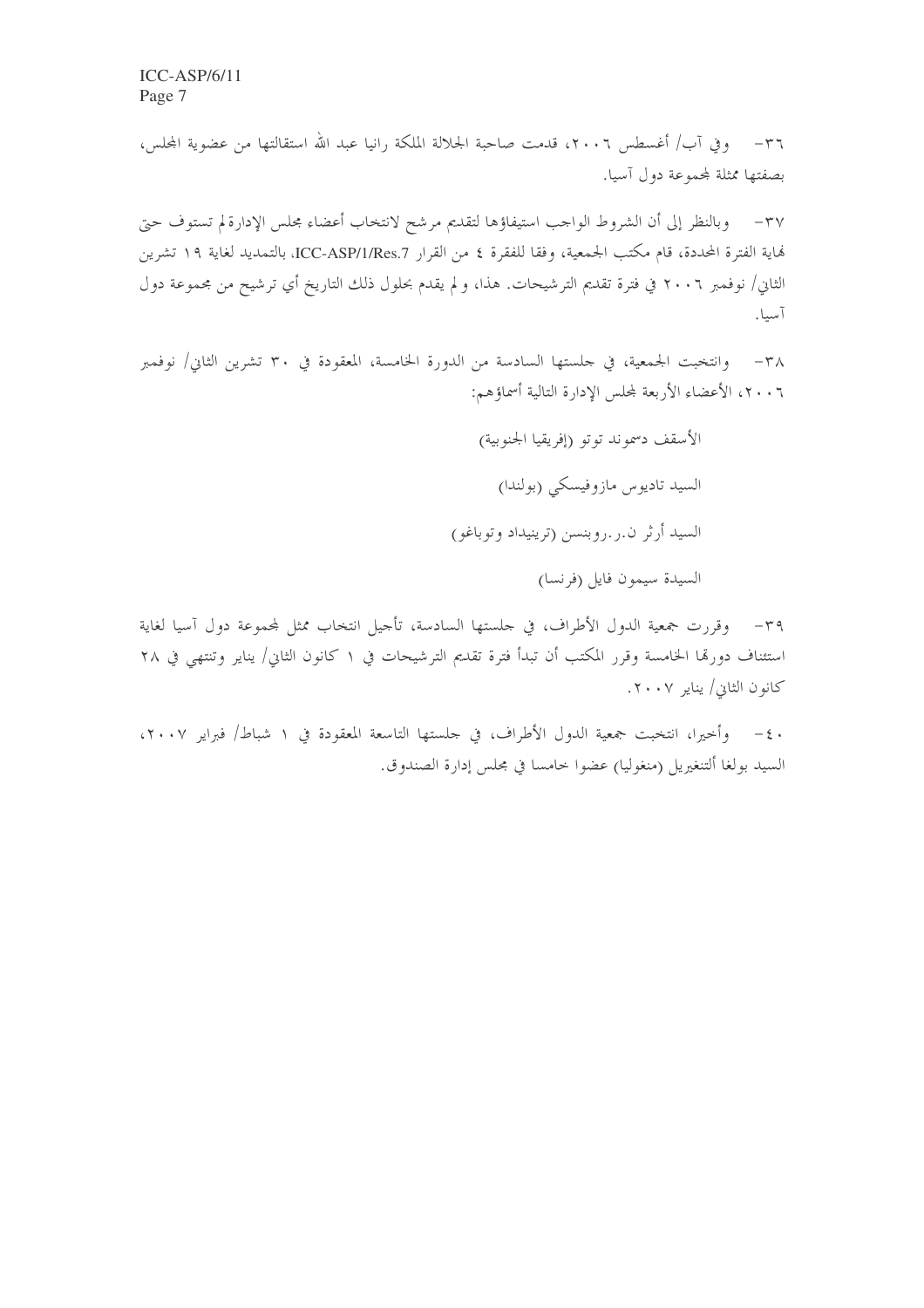# المرفق ألف

# قائمة بالتبرعات

أولا– الحساب المصرفي لدى مصرف JP Morgan Chase Bank

الصندوق الإستئماني التابع للمحكمة الجنائية الدولية

JP Morgan Chase Bank

New York (Etats-Unis d'Amérique)

Numéro de compte : 400932776

**ABA Routing Number: 0002** 

Code Swift: CHASUS33

Fed Wire Number:021000021

تقسيم للحساب المصرفي لدى مصرف JP Morgan Chase Bank أثناء الفترة الممتدة من ١ تموز/ يوليه ٢٠٠٦ إلى ٣٠ حزيران/ يونيه ٢٠٠٧.

| المجموع (بدولارات<br>الولايات المتحدة <sub>)</sub> | تقسيم للحساب المصرفي                               |
|----------------------------------------------------|----------------------------------------------------|
| $\lambda$ ٦٣١,٥٩                                   | الرصيد في ١ تموز/ يوليه ٢٠٠٦                       |
| ۱۸ ٦٣١,٥٩                                          | المحموع الفرعي (بدولارات الولايات المتحدة <u>)</u> |
| $\star$ , $\star$ $\star$                          | الرسوم المصرفية                                    |
| ۰,۰۰                                               | الفائدة (ودائع حل موعد استحقاقها)                  |
| $\cdot$ , $\cdot$ $\cdot$                          | ودائع لأحل لم يحل موعد استحقاقها                   |
| $\overline{1}\wedge 7\overline{r}$ 1,09            | المجموع (بدولارات الولايات المتحدة)                |

|<br>خلال الفترة الممتدة من ١ تموز/ يوليه ٢٠٠٦ إلى ٣٠ حزيران/ يونيه ٢٠٠٧، لم تودع في الحساب المصرفي لدى JP Morgan Chase Bank أية تبرعات جديدة وذلك بسبب تعليق جمع التبرعات مؤقتا من قبل منظمة «Citizens for Global Solutions».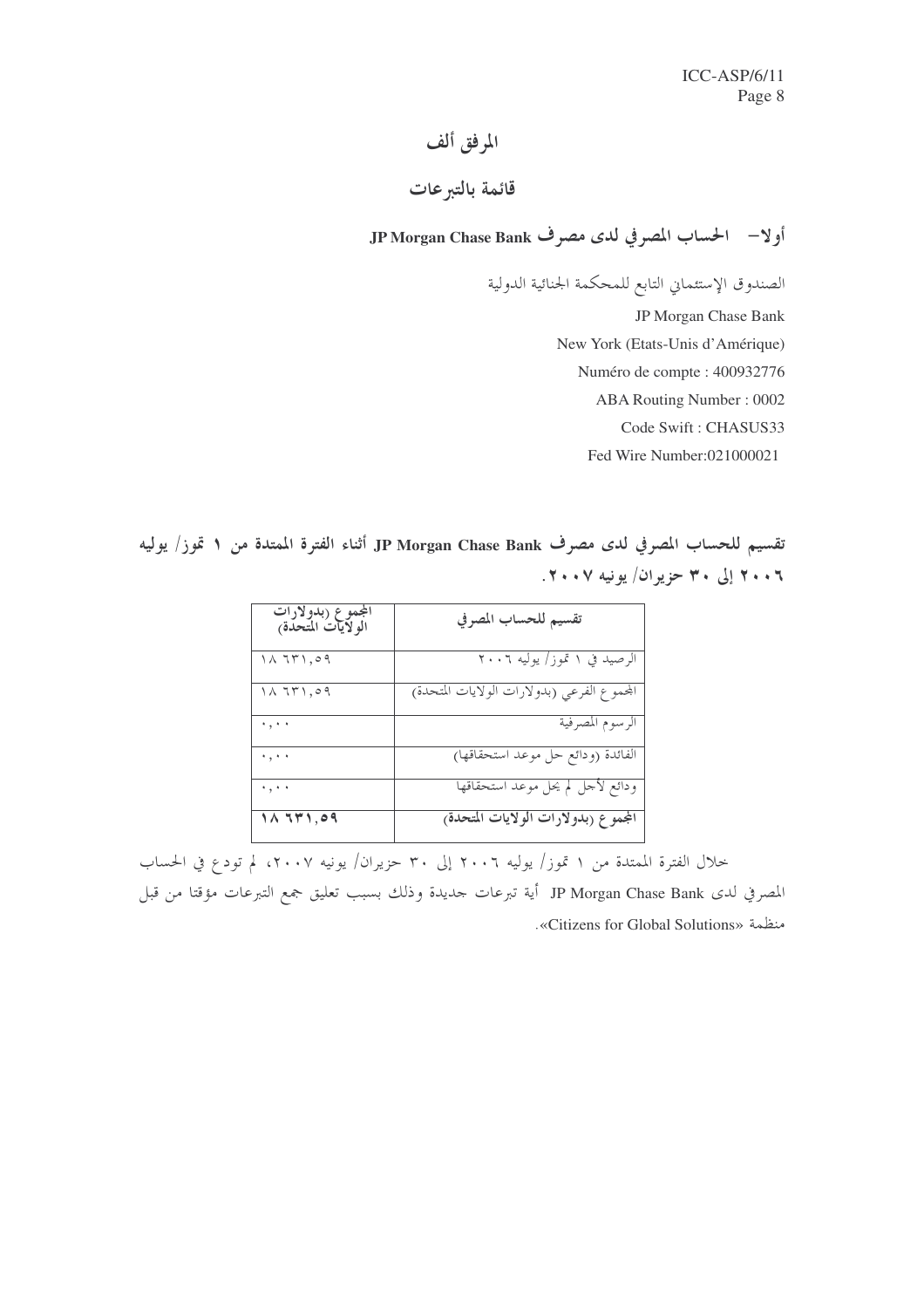ثانيا– الحساب المصرفي لدى Fortis Bank

الصندوق الإستئماني للضحايا التابع للمحكمة الجنائية الدولية Fortis Bank La Haye (Pays-Bas) Numéro de compte : 240005201 IBAN: NL39FTSB0240005201 Code Swift: FTSBNL2R

التبرعات التي تم إيداعها باليورو لدى مصرف Fortis Bank في الفترة الممتدة من ١ تموز/ يوليه ٢٠٠٦ إلى ٣٠ حزير آن/ يونيه ٢٠٠٧:

| المجموع (باليورو)                          | مجموع التبرعات الشهرية المقدمــة مـــن الأفـــراد<br>والمؤسسات |
|--------------------------------------------|----------------------------------------------------------------|
| ۲ ۲ ٥٣,٢٠                                  | تموز/ يوليه ٢٠٠٦                                               |
| 9.15, A.                                   | آب/ أغسطس ٢٠٠٦                                                 |
| $\wedge \wedge \vee, \circ \cdot$          | أيلول/ سبتمبر ٢٠٠٦                                             |
| $\wedge$ { $\circ$ , $\cdot$ $\cdot$       | تشرين الأول/ أكتوبر ٢٠٠٦                                       |
| 25.92                                      | تشرین الثانی/ نوفمبر ۲۰۰٦                                      |
| $-777777.$                                 | كانون الأول/ ديسمبر ٢٠٠٦                                       |
| $\forall \lambda \cdot, \cdot \cdot$       | كانون الثاني/ يناير ٢٠٠٧                                       |
| $TV\xi$ ,                                  | شباط/ فبراير ٢٠٠٧                                              |
| $Y \in Y \circ A \cdot A$                  | آذار / مارس ۲۰۰ <u>۷</u>                                       |
| $\mathbf{Y} \cdot \cdot, \cdot$            | نیسان/ أبريل ۲۰۰۷                                              |
| $\setminus \setminus \mathfrak{q}$ , , , , | أيار/ مايو ٢٠٠٧                                                |
| $\circ$ 9 $\cdot$ , $\cdot$ $\cdot$        | حزیران/ یونیه ۲۰۰۷                                             |
|                                            | المجموع الفرعي للتبرعات المقدمة مسن الأفسراد                   |
| <u>76 ۱۳۱,۳۲</u>                           | والمؤسسات                                                      |

| المجموع (باليورو)                                                                                                                                     | مجموع التبرعات الشهرية المقدمة من الدول  |
|-------------------------------------------------------------------------------------------------------------------------------------------------------|------------------------------------------|
| $\cdot$ , $\cdot$                                                                                                                                     | تموز/ يوليه ٢٠٠٦                         |
| 599.957                                                                                                                                               | آب/ أغسطس ٢٠٠٦                           |
| $\cdot$ , $\cdot$                                                                                                                                     | أيلول/ سبتمبر ٢٠٠٦                       |
| $\gamma \gamma \gamma$ $\epsilon \gamma \circ \ldots$                                                                                                 | تشرين الأول/ أكتوبر ٢٠٠٦                 |
| $\lambda$                                                                                                                                             | تشرين الثاني/ نوفمبر ٢٠٠٦                |
| 25700.9,7.                                                                                                                                            | كانون الأول/ ديسمبر ٢٠٠٦                 |
| $\vee \circ \cdots, \cdot \cdot$                                                                                                                      | كانون الثاني/ يناير ٢٠٠٧                 |
| $\circ \cdot \cdot \cdot \cdot, \cdot$                                                                                                                | شباط/ فبراير ٢٠٠٧                        |
| $\setminus$ $\stackrel{\frown}{\sim}$ $\cdot$ $\stackrel{\frown}{\sim}$ $\stackrel{\frown}{\sim}$ $\stackrel{\frown}{\sim}$ $\stackrel{\frown}{\sim}$ | آذار / مارس ۲۰۰۷                         |
| $\cdot$ , $\cdot$                                                                                                                                     | نیسان/ أبریل ۲۰۰۷                        |
| $\cdot$ , $\cdot$                                                                                                                                     | أيار / مايو ٢٠٠٧                         |
| $7 \cdot \cdot \cdot , 70$                                                                                                                            | حزیران/ یونیه ۲۰۰۷                       |
| 111.900.55                                                                                                                                            | المجموع الفرعي للتبرعات المقدمة من الدول |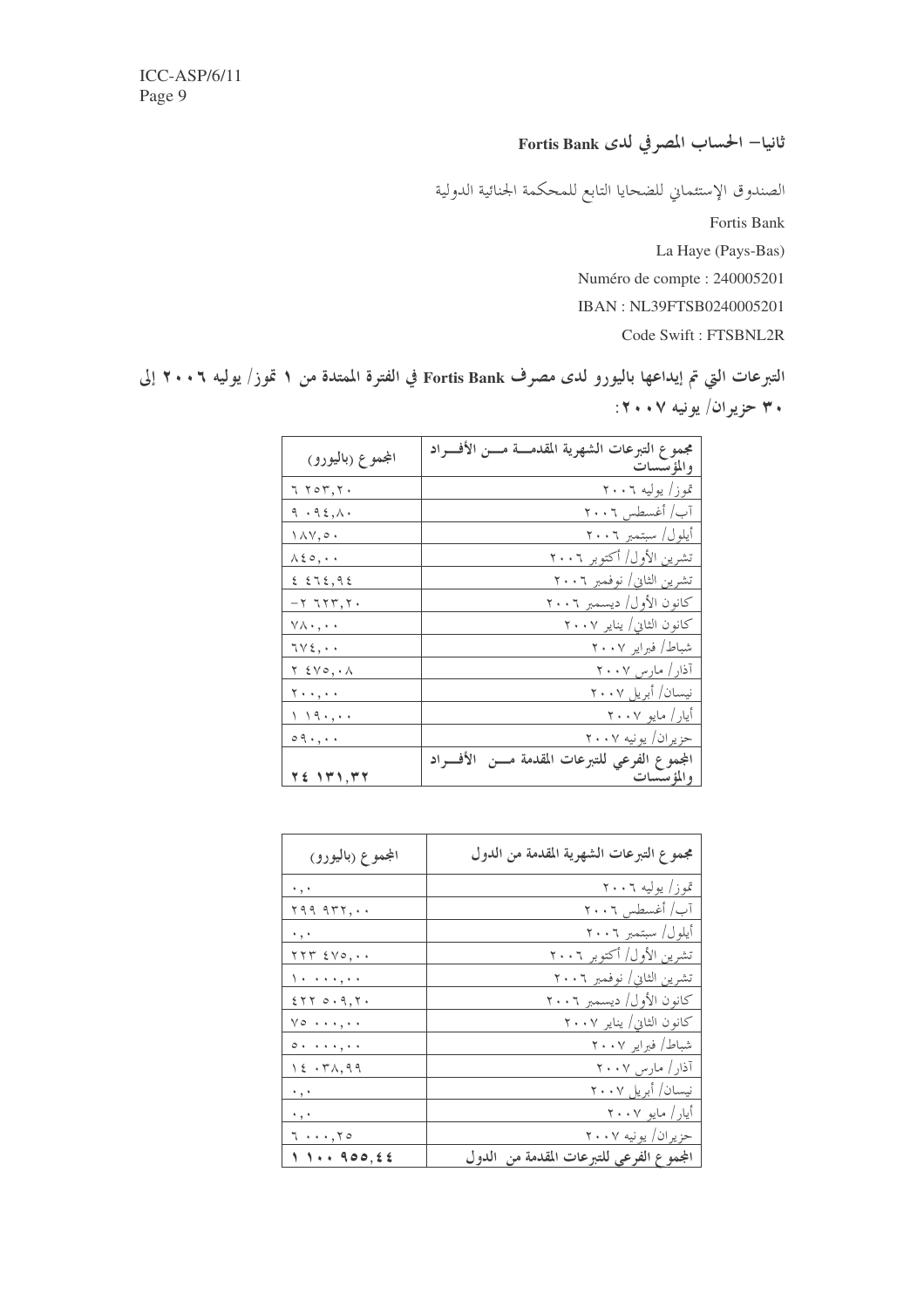تقسيم للحساب المفتوح في مصرف Fortis Bank في الفترة من ١ تموز/ يوليه ٢٠٠٦ إلى ٣٠ حزيران/ يونيه ۰۰۷:

| المجموع (باليورو)                            | تقسيم للحساب المصرفي                                 |
|----------------------------------------------|------------------------------------------------------|
| $\gamma$ at $\gamma$ is $\gamma$ is $\gamma$ | الرصيد الافتتاحي                                     |
| $Y \xi$ $\{Y\}, YY$                          | المحموع الفرعي للتبرعات المقدمة من الأفراد والمؤسسات |
| 11.490,55                                    | المحموع الفرعي للتبرعات المقدمة من الدول             |
| $TX$ $\{VT, \circ T$                         | الفوائد                                              |
| $-\epsilon$ \, 9 $\tau$                      | ناقصا: الرسوم المصرفية                               |
| 7.091771,97                                  | المجموع الفرعي (باليورو)                             |
|                                              |                                                      |
| $-7$ $77$ $7$ $9$ $1$ $7$ , $7$ $7$          | ناقصا: ودائع لأجل                                    |
| $Y$ $YY$ $Y$ $Y$ $Y$                         | ودائع لأجل لم يحل موعد استحقاقها <sup>7</sup>        |
| $Y$ oq $\Lambda$ $Y$ $I$ $\Lambda$ , q $Y$   | المجموع                                              |

| <b>Fortis Bank</b>    | (٢) ودائع لأحل لدى المصرف |
|-----------------------|---------------------------|
| ۲۰۳۷ ۹۱۶,۲۷ یورو      | المبلغ المستثمر           |
| ۱۸ حزیران/ یونیه ۲۰۰۷ | تاريخ الشراء              |
| ۱۷ حزیران یونیه ۲۰۰۷  | تاريخ الاستحقاق           |
| ۱۲ شهرا               | المدة                     |
| 7.5,5V                | سعر الفائدة               |
| ۹۲ ۳٦۰,۰۸ یورو        | العائد المتوقع من الفائدة |
| <b>Fortis Bank</b>    | ودائع لأحل لدى المصرف     |
| ۳۰۰ ۰۰۰,۰۰ يورو       | المبلغ المستثمر           |
| ۱۸ حزیران/ یونیه ۲۰۰۸ | تاريخ الشراء              |
| ۱۸ أيلول/ سبتمبر ۲۰۰۷ | تاريخ الاستحقاق           |
| ثلاثة شهور            | المدة                     |
| 7.5,11                | سعر الفائدة               |
| ۳۱۵۱,۰۰               | العائد المتوقع من الفائدة |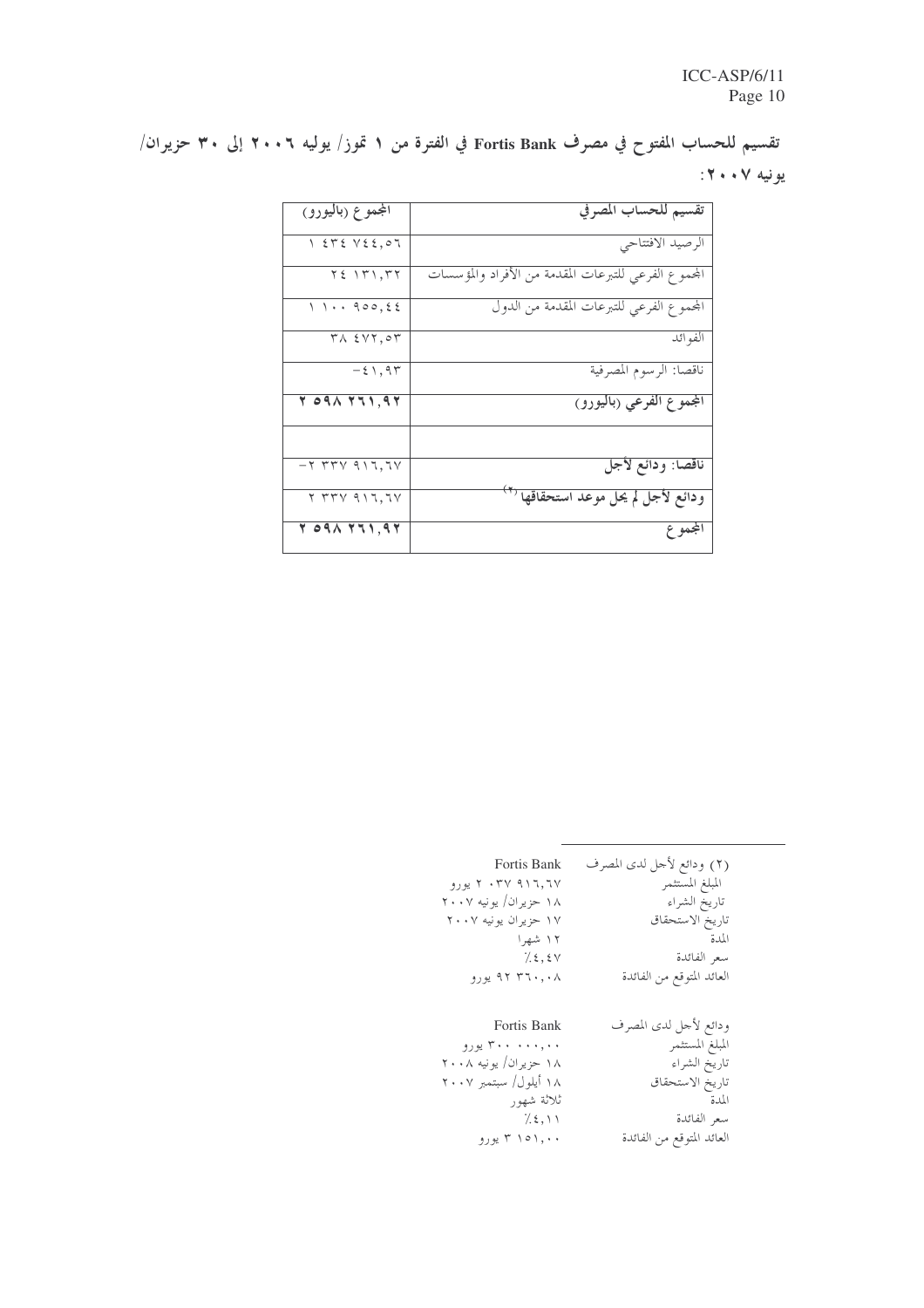### قائمة بالتبرعات

| - -             |                                                                |              |
|-----------------|----------------------------------------------------------------|--------------|
| الدول           | المبلغ (باليورو)                                               | عدد التبرعات |
| إسبانيا         | $0 \rightarrow \rightarrow + + , + +$                          |              |
| ألمانيا         | $\mathbf{Y} \leftrightarrow \cdots \leftrightarrow \mathbf{Y}$ |              |
| إيرلندا         | $\lambda + \cdots + \lambda + \mu + \nu$                       |              |
| بلجيكا          | $\gamma \gamma \circ \cdots, \cdots$                           | $\mathbf{r}$ |
| بولندا          | $\lambda$ + + + + , + +                                        |              |
| سلوفينيا        | $V \circ \cdot 9, 7.$                                          |              |
| السويد          | $\gamma \wedge \circ \cdots, \cdot \cdot$                      |              |
| فرنسا           | $0 \rightarrow \rightarrow + + , + +$                          |              |
| لختنشتاين       | $\lambda \xi \cdot \Upsilon \lambda, q q$                      | ٢            |
| المملكة المتحدة | $VT \circ Y \circ \ldots$                                      |              |

قدمت الدول التبرعات التالي ذكرها إلى الصندوق الإستئماني للضحايا خلال الفترة الممتدة من ١ تموز/ يوليـــه ٢٠٠٦ إلى ٣٠ حزيران/ يونيه ٢٠٠٧:

وقدمت التبرعات التالية إلى الصندوق الإستئماني للضحايا حلال الفترة الممتدة من ١ تموز/ يوليـــه ٢٠٠٦ إلى ٣٠ حزيـــران/ يونيه ٢٠٠٧ من المؤسسات التالي ذكرها:

| المؤسسات                                                    |
|-------------------------------------------------------------|
| رابطة طلاب العلوم السياسية بمعهد الدراسات السياسية في باريس |
| أصدقاء الصندوق الإستثماني للضحايا– المحكمة الحنائية الدولية |
| المدرسة الدولية في لكسمبر غ                                 |
| دحاستيسيا باكس نيدرلند                                      |
| معهد ت.م.س.أسر                                              |
| جامعة لايدن                                                 |
| جامعة المحيط الهاديء/ ج.سلسبورغ                             |

وقدم الأفراد التالي ذكرهم التبرعات التالية إلى الصندوق الإستئماني للضحايا حلال الفترة الممتدة من ١ تموز/ یولیه ۲۰۰٦ إلى ۳۰ حزیران/ یونیه ۲۰۰۷:

| ألافه                  |
|------------------------|
| ابتبي، هیراد           |
| بیریسفرد، دافید فینسنت |
|                        |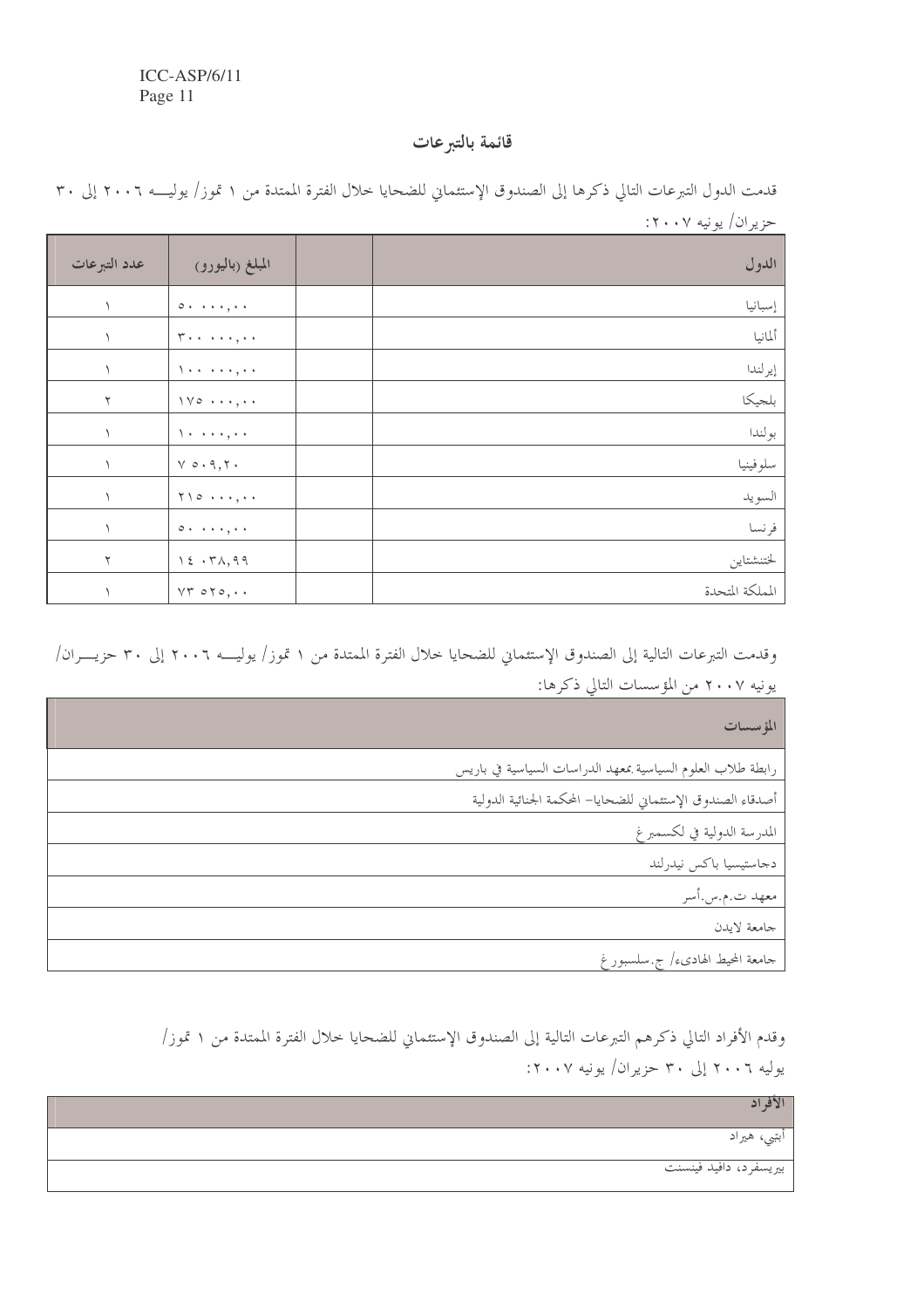| تشامبرلين بولنوس، سيلفيا |  |
|--------------------------|--|
| کول، هانز– بیتر          |  |
| كيوونييحيا، أكووا        |  |
| ماتيوس بينا، إيبان       |  |
| مكلاولن، أوليف           |  |
| موانغي، سوزان            |  |
| نیکول، باتریك            |  |
| أوديو–بينيتو، إليزابيت   |  |
| بيردري، أنييز            |  |
| بوليتو، مورو             |  |
| بريرا، ديديي             |  |
| ساريك-ألكسندر، يادرانكا  |  |
| توتو، ديسموند            |  |
| فاتينان، سيمو            |  |
|                          |  |